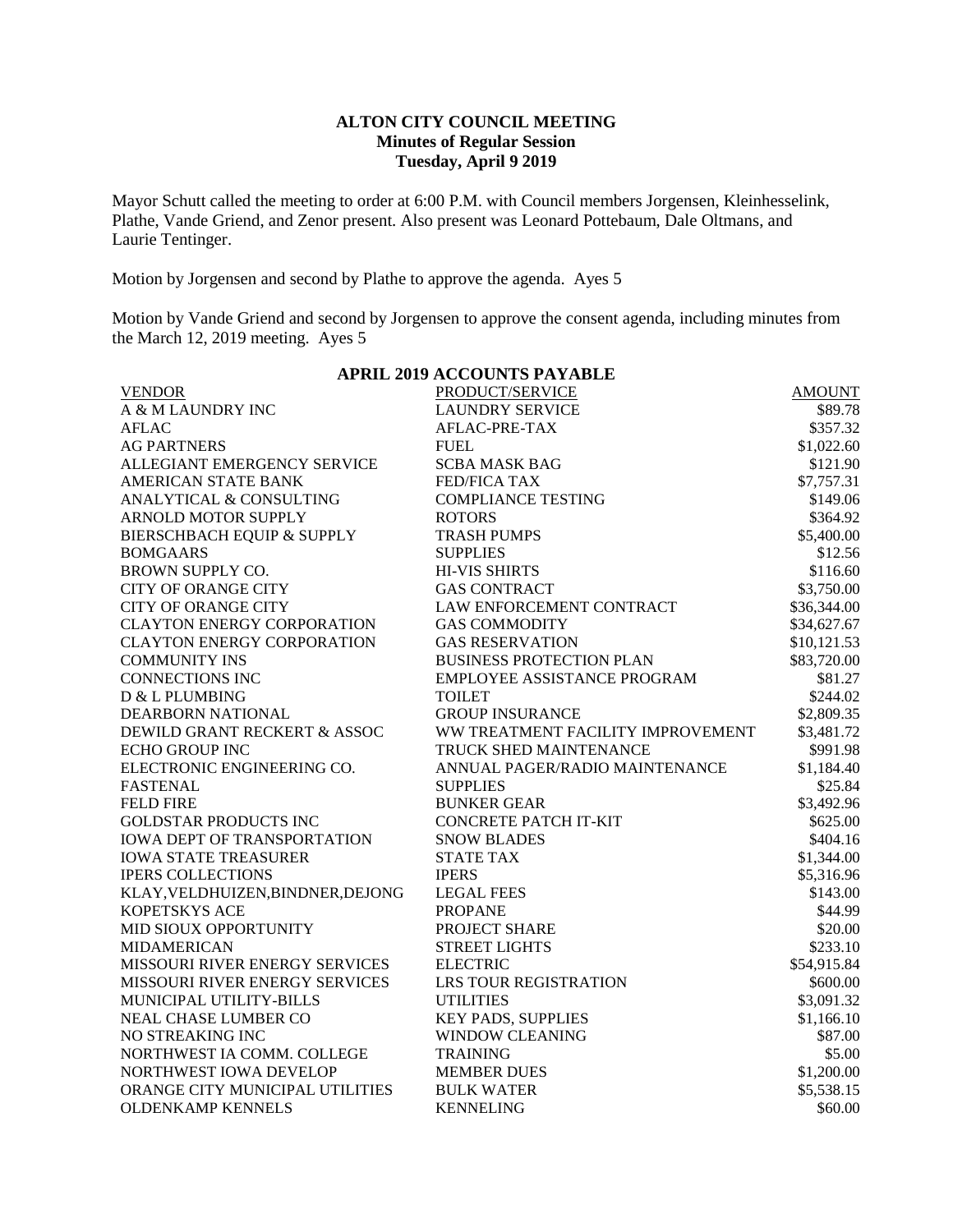| ONE OFFICE SOLUTION              | <b>OFFICE SUPPLIES</b>               | \$451.86     |
|----------------------------------|--------------------------------------|--------------|
| <b>ORANGE CITY SANITATION</b>    | <b>GARBAGE HAULING</b>               | \$6,679.30   |
| <b>PAYROLL</b>                   | PAYROLL CHECKS ON 3/29/2019          | \$24,819.65  |
| PCC.                             | <b>RESCUE BILLING</b>                | \$197.17     |
| <b>ED RECKER</b>                 | <b>ELECTRIC REBATE</b>               | \$400.00     |
| <b>SCHUEDER, BRANDON</b>         | UTILITY DEPOSIT REFUND               | \$19.92      |
| <b>SCHUETZ GRAPHICS</b>          | <b>EQUIPMENT DECALS</b>              | \$75.00      |
| <b>SIOUX COUNTY RECORDER</b>     | DOCUMENT RECORDING                   | \$79.00      |
| SIOUX COUNTY TREASURER           | <b>TIF REPAYMENT</b>                 | \$281,316.38 |
| SIOUXLAND PRESS                  | <b>PUBLICATIONS</b>                  | \$354.40     |
| <b>SPALDING CATHOLIC SCHOOL</b>  | <b>ELECTRIC REBATE</b>               | \$123.12     |
| TREASURER - STATE OF IOWA        | <b>WATER EXCISE TAX</b>              | \$1,193.00   |
| <b>TREASURER - STATE OF IOWA</b> | <b>SALES TAX</b>                     | \$4,394.00   |
| UTILITY EQUIPMENT CO.            | MAGNETIC LOCATOR, HYDRANT MARKER     | \$1,111.29   |
| VAN MAANEN'S RADIO SHACK         | <b>ANTI-VIRUS</b>                    | \$600.00     |
| VANDE-POPPE, PETER               | <b>PUMP TIRES</b>                    | \$42.76      |
| <b>VERIZON</b>                   | <b>CELL PHONES</b>                   | \$258.46     |
| <b>VISA</b>                      | MEETING EXPENSE, SUPPLIES, TRAINING  | \$557.96     |
| WELLMARK BLUE CROSS/BLUE SHIELD  | <b>GROUP INSURANCE</b>               | \$9,247.64   |
| WESCO DISTRIBUTION, INC.         | <b>TRANSFORMER BASE</b>              | \$845.30     |
| WEST IOWA TELEPHONE              | TELEPHONE, FAX, INTERNET             | \$577.61     |
|                                  | <b>TOTAL ACCOUNTS PAYABLE CHECKS</b> | \$484,226.20 |

**URBAN RENEWAL PLAN:** The Mayor opened the public hearing for the Urban Renewal Plan at 6:01 P.M. Oltmans informed the Council the Planning & Zoning Board approved of the Urban Renewal Plan in their meeting on March 20. The City held a consultation inviting the affected taxing entities but there was no attendance. In addition the County Board of Supervisors approved the Joint City/County Agreement authorizing the City of Alton to establish the Urban Renewal Area as described in the Plan and consents to the City's inclusion of property that is outside, but within two miles of the City's corporate limits in the Urban Renewal Area. The public hearing was closed at 6:04 P.M.

Motion by Zenor and second by Plathe to approve the Joint City/County Agreement authorizing the City of Alton to establish the Urban Renewal Area as described in the Plan and consenting to the City's inclusion of property that is outside, but within two miles of the City's corporate limits in the Urban Renewal Area.. Ayes 5

**RESOLUTION 19-11 "RESOLUTION DETERMINING AN AREA OF THE CITY TO BE AN ECONOMIC DEVELOPMENT AREA, AND THAT THE REHABILITATION, CONSERVATION, REDEVELOPMENT, DEVELOPMENT, OR A COMBINATION THEREOF, OF SUCH AREA IS NECESSARY IN THE INTEREST OF THE PUBLIC HEALTH, SAFETY OR WELFARE OF THE RESIDENTS OF THE CITY; DESIGNATING SUCH AREA AS APPROPRIATE FOR URBAN RENEWAL PROJECTS; AND ADOPTING THE ALTON INDUSTRIAL PARK URBAN RENEWAL PLAN"** was introduced and moved for adoption by Council Member Zenor. Plathe seconded the motion to adopt.

On roll call vote: Ayes: Jorgensen, Kleinhesselink, Plathe, Vande Griend, Zenor Nays: None

Whereupon the Mayor declared the Resolution duly adopted.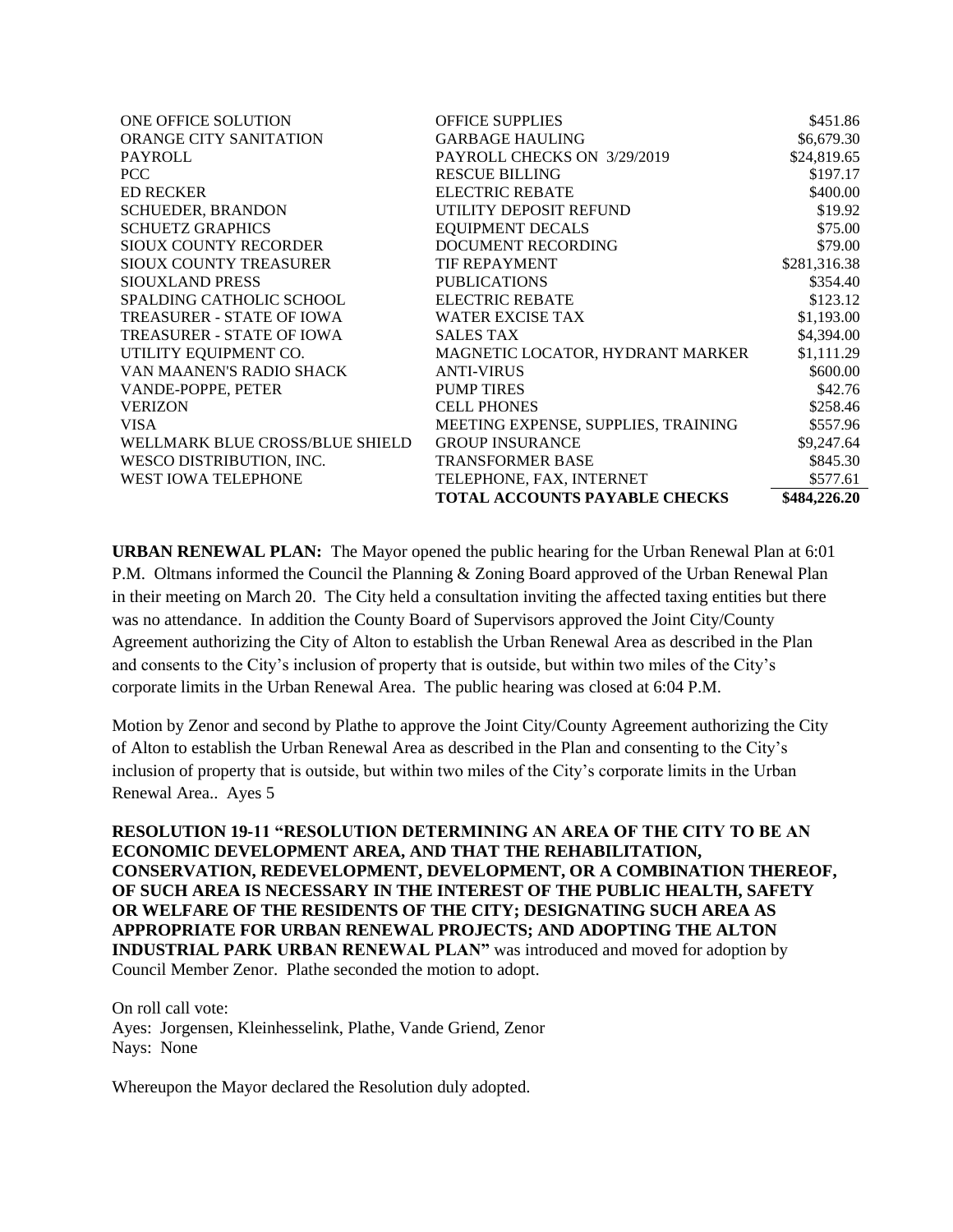Ordinance 856 was introduced by Council Member Jorgensen.

**ORDINANCE 856 "AN ORDINANCE PROVIDING THAT GENERAL PROPERTY TAXES LEVIED AND COLLECTED EACH YEAR ON ALL PROPERTY LOCATED WITHIN THE ALTON INDUSTRIAL PARK URBAN RENEWAL AREA, IN THE CITY OF ALTON, COUNTY OF SIOUX, STATE OF IOWA, BY AND FOR THE BENEFIT OF THE STATE OF IOWA, CITY OF ALTON, COUNTY OF SIOUX, MOC-FLOYD VALLEY COMMUNITY SCHOOL DISTRICT, AND OTHER TAXING DISTRICTS, BE PAID TO A SPECIAL FUND FOR PAYMENT OF PRINCIPAL AND INTEREST ON LOANS, MONIES ADVANCED TO AND INDEBTEDNESS, INCLUDING BONDS ISSUED OR TO BE ISSUED, INCURRED BY THE CITY IN CONNECTION WITH THE ALTON INDUSTRIAL PARK URBAN RENEWAL PLAN (THE ALTON INDUSTRIAL PARK URBAN RENEWAL PLAN)"** 

Motion by Council Member Zenor that the reading just had to be the first and the Council dispense with the statutory provision that this Ordinance be fully and distinctly read on three different days as provided by section 380.3 of the Code of Iowa.

Motion was duly seconded by Council Member Kleinhesselink.

On roll call vote: Ayes: Jorgensen, Kleinhesselink, Plathe, Vande Griend, Zenor Nays: None

And the Mayor declares the motion duly carried.

Motion by Kleinhesselink that title of said bill for Ordinance be approved as set out and said bill for Ordinance 856 be adopted and placed on its final passage. Council Member Jorgensen seconded the foregoing motion.

On roll call vote: Ayes: Jorgensen, Kleinhesselink, Plathe, Vande Griend, Zenor Nays: None

The Mayor declares the motion duly carried and will forthwith sign the said Ordinance and the Clerk will add his attestation thereto, said Ordinance being adopted.

**2019 GO BOND:** Oltmans presented the Council with an updated Term Sheet from the City's Financial Services representative and approved by the City's bonding attorney.

Motion by Kleinhesselink and second by Zenor to approve the 2019 GO Bond terms. Ayes 5

**BONDING PAYING AGENT:** The City received a letter that the firm that processed the City's Bond Payments will be no longer be doing so and informed the City of the new Bond Paying Agent that will be taking over the services.

Motion by Jorgensen and second by Plathe to accent the Acknowledgement Lett from the Bond Paying Agent. Ayes 5

## **RESOLUTION 19-12 "A RESOLUTION OF THE CITY COUNCIL OF ALTON, IOWA, SETTING WAGES FOR LIBRARY EMPLOYEES FOR FISCAL YEAR 2018-2019"** was

introduced and moved for adoption by Council Member Jorgensen. Vande Griend seconded the motion to adopt.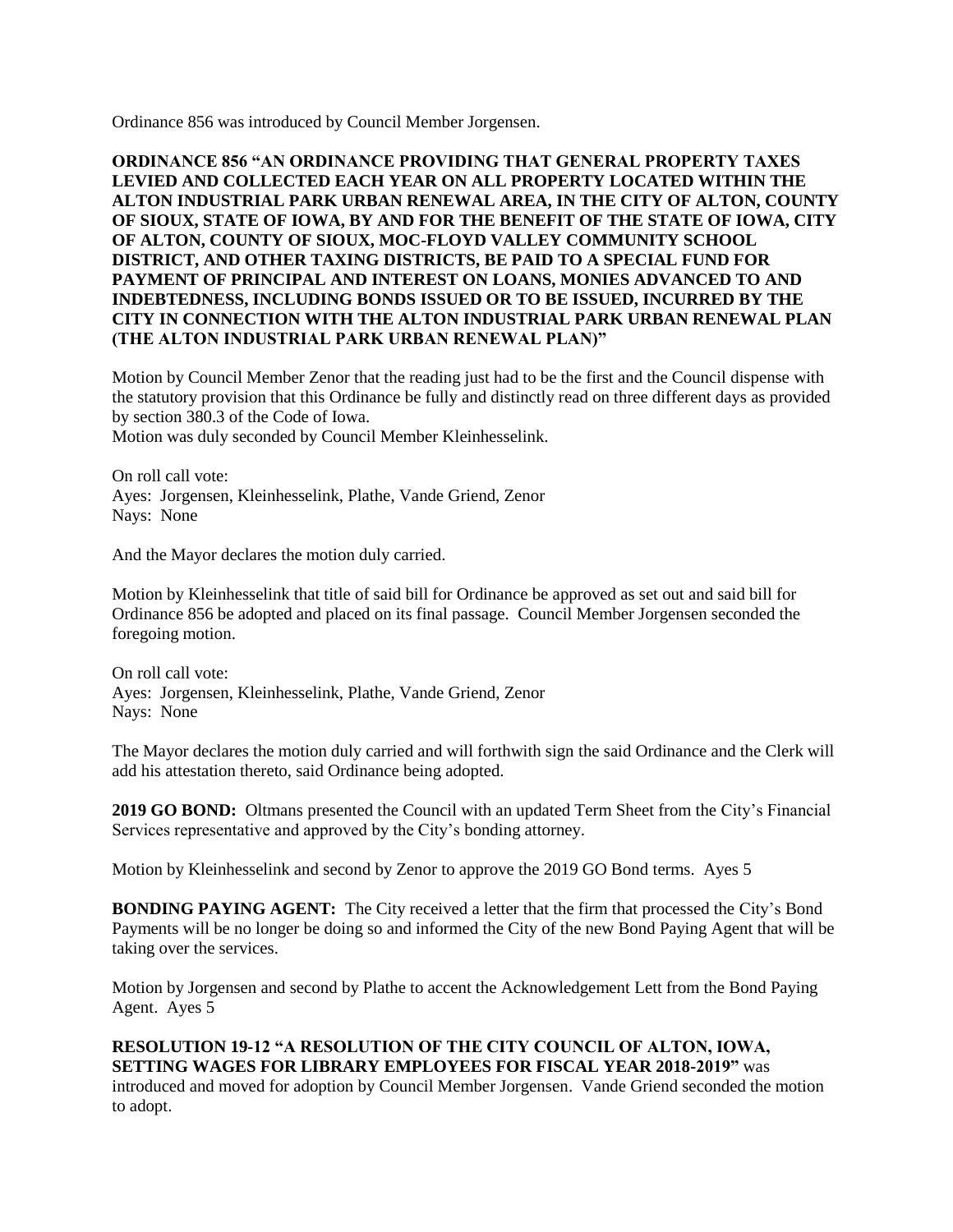On roll call vote: Ayes: Jorgensen, Kleinhesselink, Plathe, Vande Griend, Zenor Nays: None

Whereupon the Mayor declared the Resolution duly adopted.

**URBAN REVITALIZATION PLAN:** Oltmans presented the Tax Abatement Application submitted by Pottebaum Storage for storage units that will be constructed.

Motion by Plathe and second by Jorgensen to approve Pottebaum Storage's Tax Abatement Application. Ayes 5

**EMC PROPERTY AND LIABILITY INSURANCE PACKAGE:** Oltmans presented the Council with the proposed EMC Property and Liability Insurance Package for the City.

Motion by Vande Griend and second by Kleinhesselink to approve the EMC Property and Liability Insurance Package as presented. Ayes 5

**NATURAL GAS UTILITY:** Oltmans presented the 2019 Operation & Maintenance Plan for the Natural Gas Utility prepared by IAMU to meet additional regulatory requirements.

Motion by Kleinhesselink and second by Jorgensen to approve the 2019 Operation & maintenance Plan for the Natural Gas Utility as presented. Ayes 5

Oltmans presented the 2019 Emergency Plan for the Natural Gas Utility prepared by IAMU to meet additional regulatory requirements.

Motion by Zenor and second by Kleinhesselink to approve the 2019 Emergency Plan for the Natural Gas Utility as presented. Ayes 5

**FEMA:** Oltmans discussed the possibility of the City pursuing a floodplain hazard mitigation property buyout as well as applying for FEMA funds for the floodwall to be constructed to protect the City's main lift station.

Motion by Kleinhesselink and second by Vande Griend to move forward with the application process to request funds for floodplain hazard mitigation property buyout and floodwall construction. Ayes 5

## **RESOLUTION 19-13 "A RESOLUTION OF THE CITY COUNCIL OF ALTON, IOWA**

**CONFLICT OF INTEREST POLICY"** was introduced and moved for adoption by Council Member Plathe. Jorgensen seconded the motion to adopt.

On roll call vote: Ayes: Jorgensen, Kleinhesselink, Plathe, Vande Griend, Zenor Nays: None

Whereupon the Mayor declared the Resolution duly adopted.

Oltmans presented the Council with a Fraud Reporting Policy.

Motion by Vande Griend and second by Kleinhesselink to approve the Fraud Reporting Policy. Ayes 5